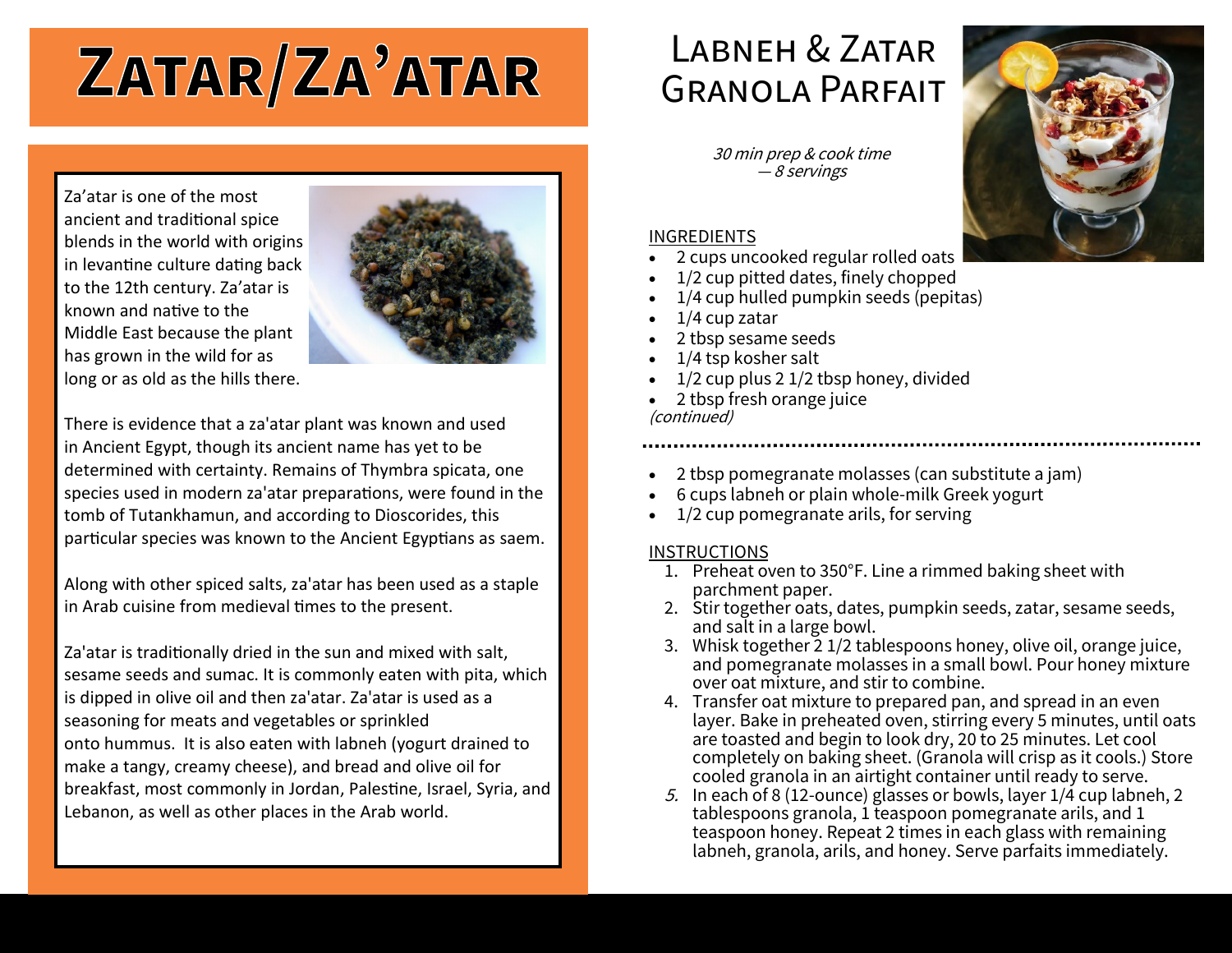## One Pan Zatar Chicken Bake

20 min prep — 35 min cook -1 hour resting time — 3 servings

#### INGREDIENTS

- 1 butternut squash, peeled and chopped into small, bite-size pieces (about 3-4 cups)
- 1 red onion, roughly chopped
- 1 lb boneless, skinless chicken breast
- 3 tbsp olive oil
- Zest of 1 lemon
- 2 tbsp lemon juice
- 2 tbsp zatar
- $1/2$  tsp sea salt
- 1/4 tsp pepper
- zesty tahini dressing, for serving (optional)

#### **INSTRUCTIONS**

- 1. Preheat oven to 425°F
- 2. Whisk together olive oil, lemon zest, lemon juice, za'atar, salt and pepper in a small bowl to make the marinade. Reserve 2 Tablespoons to use on the veggies
- 3. Coat chicken in the remaining marinade and let sit for at least 30 -60 minutes and up to 24 hours; letting the chicken marinate longer will impart more flavor.
- 4. Toss butternut and red onion in the reserved 2 Tablespoons of marinade.
- 5. Add butternut and onion mixture to a large baking sheet (for easy cleanup, line sheet with parchment or a silicone liner). Create space between the veggies and place marinated chicken on the sheet as well. Place in the preheated oven, uncovered. Bake for 30-40 minutes or until butternut squash pieces are easily pierced with a fork and chicken is cooked through.
- 6. Serve immediately. Drizzle chicken and veggies with tahini dressing, if using.



2-4 servings

#### INGREDIENTS

- 3 tbsp olive oil, plus more for drizzling
- 550–600 g russet (baking) or red potatoes (about 3 medium), cut into 2 cm cubes
- 1 small red or green bell pepper, cut into 2 cm pieces
- 2 fresh red or green chili peppers, such as jalapeño or Anaheim, thinly sliced (omit if you don't like spice)

- 1 small onion, diced
- 1 tsp salt

•

- 1/4 tsp ground cumin
- A few twists of black pepper
- 4 eggs
- 2 tsp za'atar blend

#### **INSTRUCTIONS**

- 1. In a large lidded nonstick or cast-iron skillet, heat the olive oil over medium-high heat. Add the potatoes and cook, tossing frequently, until just starting to brown around the edges, 10–15 minutes.
- 2. Add the bell pepper, chilies, and onion and continue to cook, tossing periodically, until the potatoes are golden brown and crisp all over, another 15 minutes.
- 3. Add the salt, cumin, and black pepper and give everything one more toss. Make 4 wells in the potato mixture with the back of a large spoon and crack an egg into each well.

#### (continued)